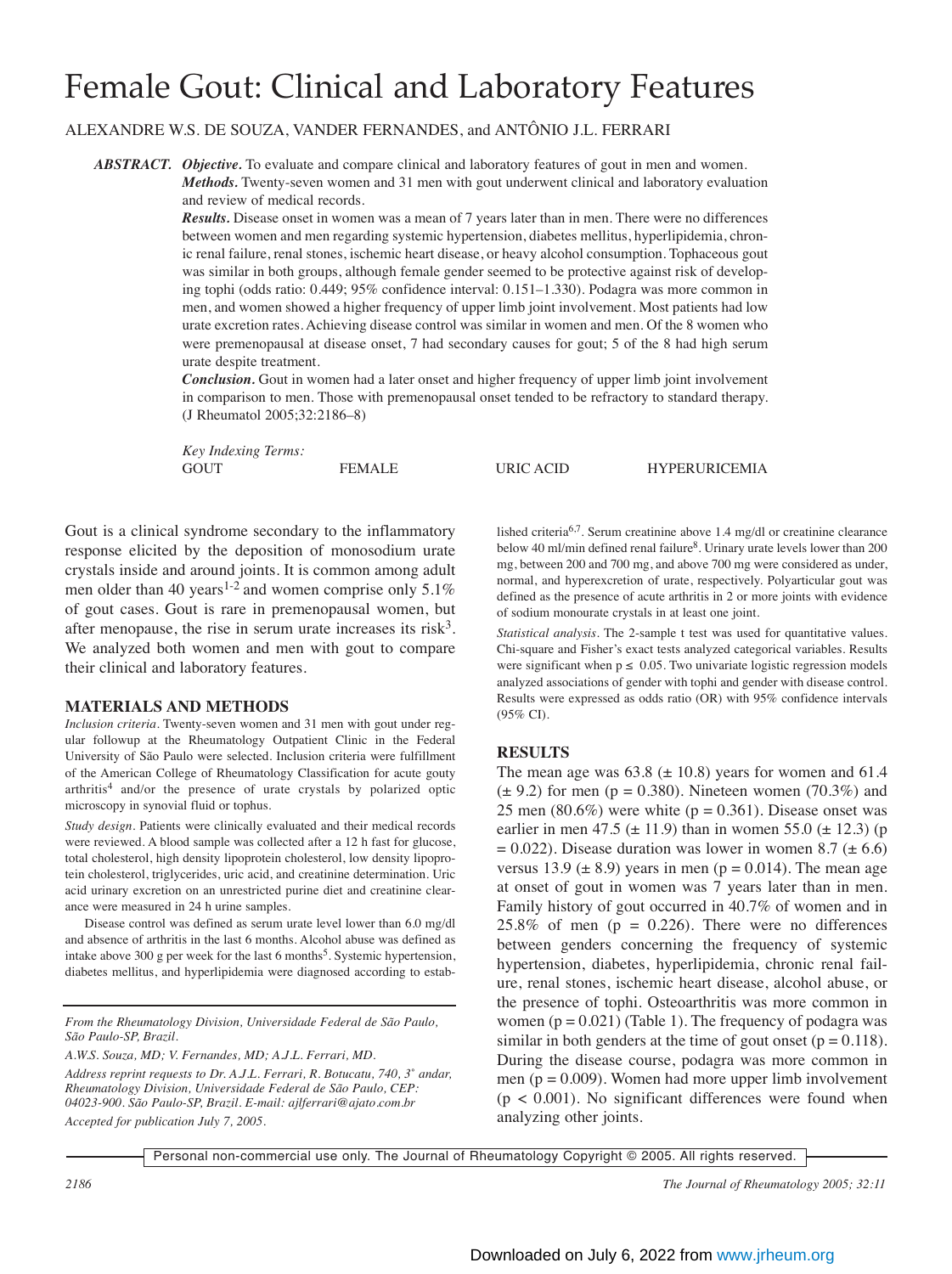|                                                                        | Female Patients,<br>$n = 27$ | Male Patients,<br>$n = 31$ | p        |
|------------------------------------------------------------------------|------------------------------|----------------------------|----------|
| Age, yrs (mean $\pm$ SD) <sup>†</sup>                                  | $63.8 \pm 10.8$              | $61.4 \pm 9.2$             | 0.380    |
| White race <sup><math>\ddagger</math></sup>                            | 70.3                         | 80.6                       | 0.361    |
| Duration of gout, yrs (mean $\pm$ SD) <sup><math>\uparrow</math></sup> | $8.7 \pm 6.6$                | $13.9 \pm 8.9$             | $0.014*$ |
| Age at onset of gout yrs (mean $\pm$ SD) <sup>†</sup>                  | $55.0 \pm 12.3$              | $47.5 \pm 11.9$            | $0.022*$ |
| Family history of gout <sup>#</sup>                                    | 40.7                         | 25.8                       | 0.226    |
| Systemic hypertension <sup>‡</sup>                                     | 81.5                         | 77.4                       | 0.703    |
| Diabetes mellitus**                                                    | 14.8                         | 22.6                       | 0.518    |
| Hyperlipidemia <sup>‡</sup>                                            | 55.6                         | 32.3                       | 0.074    |
| Chronic renal failure**                                                | 14.8                         | 25.8                       | 0.348    |
| Renal stones <sup>‡</sup>                                              | 18.5                         | 22.6                       | 0.703    |
| Ischemic heart disease <sup>‡</sup>                                    | 25.9                         | 16.1                       | 0.358    |
| Alcohol abuse**                                                        | 7.4                          | 16.1                       | 0.432    |
| Osteoarthritis $\frac{1}{3}$                                           | 55.6                         | 25.8                       | $0.021*$ |
| Tophi <sup>‡</sup>                                                     | 29.6                         | 48.4                       | 0.145    |
| Urate underexcretion <sup>‡</sup>                                      | 74.0                         | 58.0                       | 0.200    |
| Urate normoexcretion <sup>#</sup>                                      | 22.2                         | 38.7                       | 0.175    |
| Urate overproduction**                                                 | 3.7                          | 3.2                        | 0.920    |
| Use of diuretics**                                                     | 29.6                         | 12.9                       | 0.116    |
| Disease control $\ddagger$                                             | 59.3                         | 67.7                       | 0.503    |

*Table 1.* Clinical features of female and male patients with gout. Results are expressed as percentages unless otherwise stated.

† Two tailed t test; ‡ chi-square test; \*\* Fisher exact test; \* significant p value.

Profile of renal urate clearance, use of diuretics, and frequency of disease control achievement was similar in both groups (Table 1). Female gender was protective against risk of developing tophi (OR: 0.449; 95% CI: 0.151–1.330) and was not different from men concerning response to treatment (OR: 1.443; 95% CI: 0.492–4.230).

Premenopausal onset of gout occurred in 8 women (29.6%). All presented with arthritis of the lower limbs at disease onset. Seven premenopausal patients had secondary causes for gout, including heavy alcohol consumption (1), diuretic treatment (4), and renal failure (2), one of whom had prior renal transplantation and was receiving cyclosporine. Abstinence from alcohol, withdrawal of diuretics, and reduction of cyclosporine dose were accomplished in those patients. Nevertheless, 5 patients had no response to treatment with benzbromarone and/or allopurinol. Besides age, no other differences were found between pre and postmenopausal patients.

#### **DISCUSSION**

In our study, mean age at onset of gout in women was 7 years later than in men and this is in agreement with the literature<sup>3,9-13</sup>. The low frequency of gout in premenopausal women is thought to be due to enhancing effects of estrogens on renal urate clearance<sup>1</sup>. Osteoarthritis was more prevalent in women than in men with gout; this could be explained by the older age of women at disease onset in our group of patients. Lally, *et al* found a correlation between nodal osteoarthritis and gouty arthritis on interphalangeal joints and/or tophi in women with ages similar to our patients<sup>3</sup>. The frequency of premenopausal gout onset in our study (29.6%) was slightly higher than previously reported  $(8.6 \text{ to } 25\%)^{3,9-10,12-13}$ . However most of our premenopausal patients had secondary causes for gout, which may explain their failure in achieving disease control.

We found no differences between women and men concerning comorbidities, family history, or other risk factors for gout. Yü found a higher prevalence of family history of gout in premenopausal women<sup>10</sup>. According to some reports, renal insufficiency<sup>3,12</sup>, systemic hypertension<sup>12</sup>, and use of diuretics<sup>3,10,12,13</sup> were more frequent in women with gout while alcoholism was more frequent in men with gout<sup>3,12</sup>. However, these results may have been affected by the small sample sizes of each of these studies.

In our study, podagra was the most frequent manifestation, but women had more upper limb involvement. Polyarticular gout was similar in both genders, but was lower in women (14.8%) than the 26 to 56.5% previously described $3,9,11-13$ . We also found that women with gout presented fewer tophi than men, but this difference was not significant and may be due to their shorter disease duration. Some studies have found a prevalence of tophi significantly higher in women $^{11,12}$ , but this has not been confirmed by other studies $3,13$ .

In conclusion, we found that gout in women presents at a later age, and that women have more upper limb joint involvement and higher frequency of osteoarthritis when compared to men with gout.

#### **ACKNOWLEDGMENTS**

The authors thank Professor Neusa Pereira da Silva for her valuable contribution to writing this manuscript.

Personal non-commercial use only. The Journal of Rheumatology Copyright © 2005. All rights reserved.